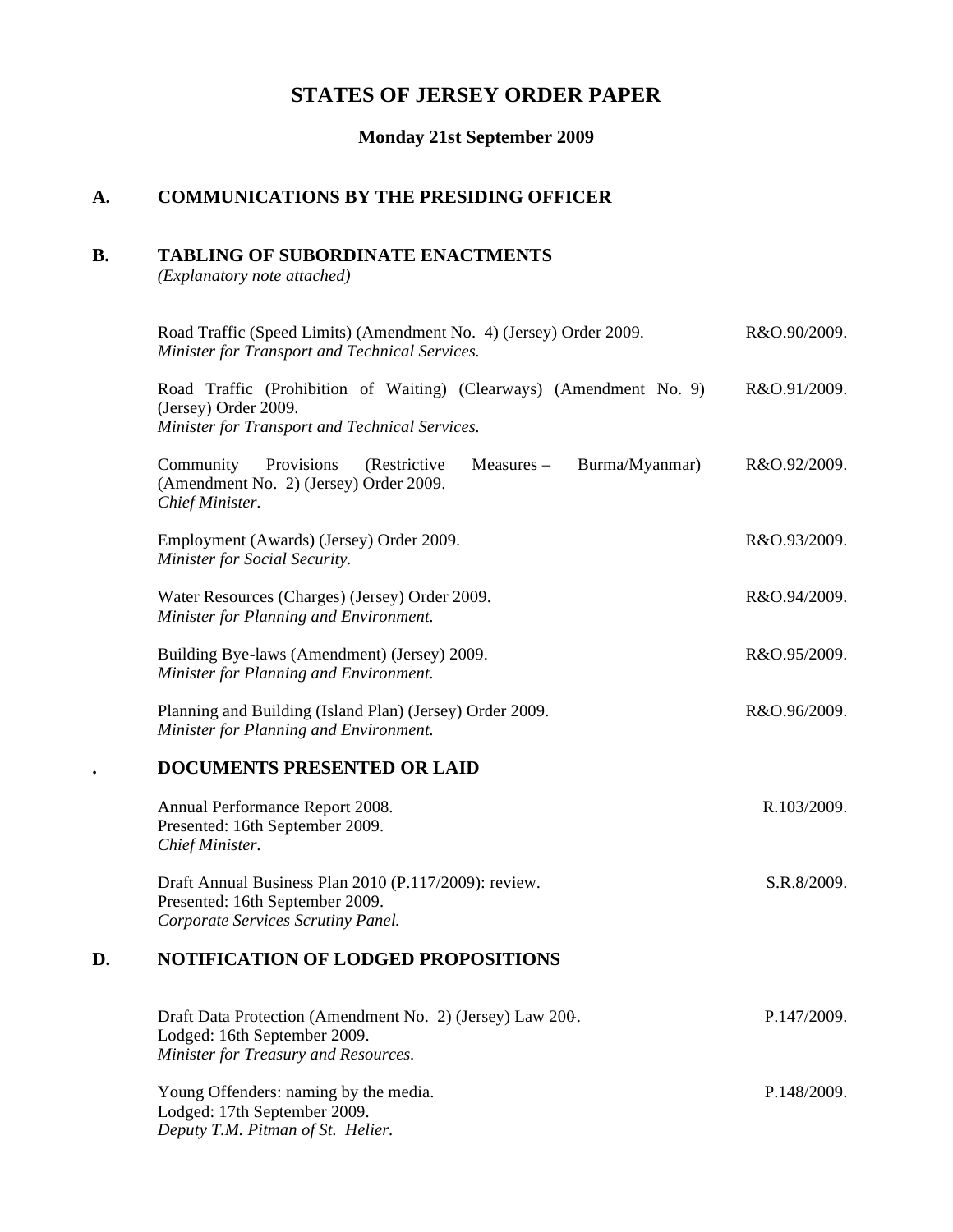### **E. WITHDRAWAL OF LODGED PROPOSITIONS**

In accordance with Standing Order 34(1), the proposer of the following proposition lodged 'au Greffe' has informed the Greffier of the States that it is to be withdrawn –

Jersey Police Complaints Authority: appointment of Chairman and members. Lodged: 18th August 2009. *Minister for Home Affairs.* P.129/2009.

## **F. APPOINTMENT OF MINISTERS, COMMITTEES AND PANELS**

Resignation of Deputy Tracey Anne Vallois of St. Saviour from the Public Accounts Committee.

Nomination of Senator James Leslie Perchard as a member of the Public Accounts Committee.

Nomination of Deputy Paul Vincent Francis Le Claire of St. Helier as a member of the Environment Scrutiny Panel.

## **G. MATTERS OF PRIVILEGE**

## **H. PETITIONS**

## **I. QUESTIONS**

(a) – **Written Questions** *(attached)*

- 1. The Chief Minister will table an answer to a question asked by Senator B.E. Shenton regarding standby arrangements for public employees.
- 2. The Minister for Treasury and Resources will table an answer to a question asked by the Deputy of St. John regarding the supply of bottled water to States Departments.
- 3. The Minister for Education, Sport and Culture will table an answer to a question asked by the Deputy of St. John regarding the cost of floodlighting Victoria College.
- 4. The Minister for Education, Sport and Culture will table an answer to a question asked by the Deputy of St. John regarding Cognitive Abilities Test results.
- 5. The Minister for Home Affairs will table an answer to a question asked by Deputy T.M. Pitman of St. Helier regarding the historic abuse investigation.
- 6. The Minister for Planning and Environment will table an answer to a question asked by Deputy A.K.F. Green of St. Helier regarding the removal of contaminants from the Castle Quays site.
- 7. The Minister for Transport and Technical Services will table an answer to a question asked by Deputy A.K.F. Green of St. Helier regarding flooding at a property at L'Etacq.
- 8. The Minister for Economic Development will table an answer to a question asked by Deputy R.G. Le Hérissier of St. Saviour regarding the annual cost of regulation to Jersey Post.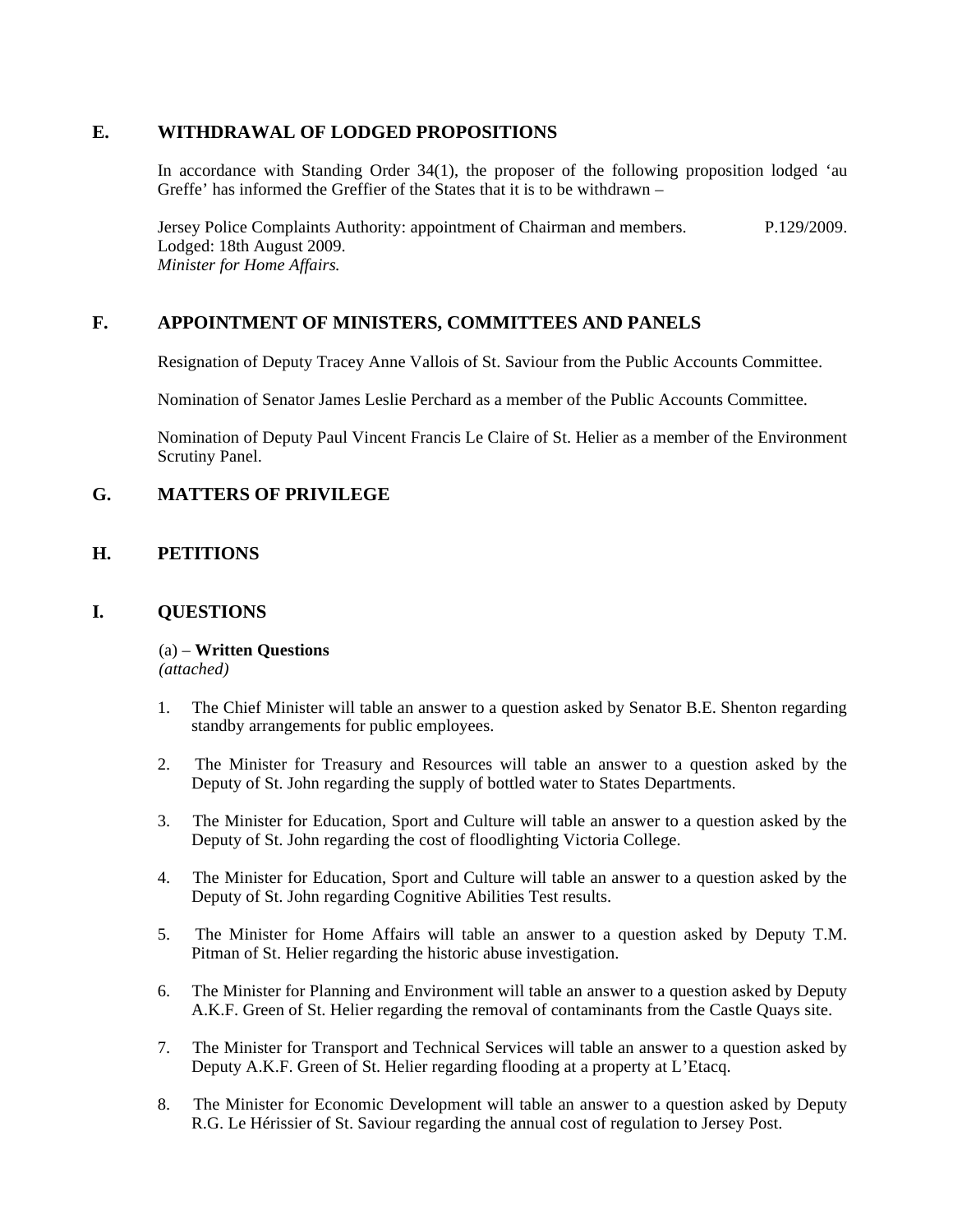- 9. The Minister for Economic Development will table an answer to a question asked by Deputy R.G. Le Hérissier of St. Saviour regarding camping facilities at Jersey Live in 2010.
- 10. The Minister for Education, Sport and Culture will table an answer to a question asked by Deputy R.G. Le Hérissier of St. Saviour regarding school league tables.
- 11. The Minister for Health and Social Services will table an answer to a question asked by Deputy R.G. Le Hérissier of St. Saviour regarding IT projects.
- 12. The Minister for Economic Development will table an answer to a question asked by Deputy S.S.P.A. Power of St. Brelade regarding whelk fishing.
- 13. The Minister for Social Security will table an answer to a question asked by Deputy S. Pitman of St. Helier regarding eligibility for incapacity pension.
- 14. H.M. Attorney General will table an answer to a question asked by the Deputy of St. Mary regarding actions for damages against States Departments.
- 15. The President of the Chairmen's Committee will table an answer to a question asked by the Deputy of St. Mary regarding complaints made against the accredited media.
- 16. The Minister for Home Affairs will table an answer to a question asked by the Deputy of St. Mary regarding the Police Complaints Authority.
- 17. The Minister for Treasury and Resources will table an answer to a question asked by the Deputy of St. Mary regarding the future use of the former JCG site.
- 18. The Minister for Transport and Technical Services will table an answer to a question asked by the Deputy of St. Mary regarding accidents in the area of La Rue des Buttes.
- 19. The Minister for Economic Development will table an answer to a question asked by the Deputy of St. John regarding the re-fit of the fisheries vessel the Norman Le Brocq. *(deferred from 8th September 2009)*

#### **(b) – Oral Questions**

(120 minutes)

1. The Deputy of St. Martin will ask the following question of the Chief Minister –

"Will the Chief Minister inform members of the action taken to appoint a body to investigate the matters raised in P.131/2009 (relating to the suspension of a Consultant Obstetrician and Gynaecologist) and what personal steps, if any, is the Chief Minister, as Chairman of the States Employment Board, taking to address the lengthy and costly suspensions of States employees?"

2. Deputy D.J. de Sousa of St. Helier will ask the following question of the Minister for Treasury and Resources –

 "Would the Minister for Treasury and Resources please inform the Assembly how much revenue is raised annually from GST on domestic fuel?"

3. Deputy K.C. Lewis of St. Saviour will ask the following question of the Minister for Home Affairs –

"Will the Minister be increasing penalties to owners who refuse to keep their dogs under proper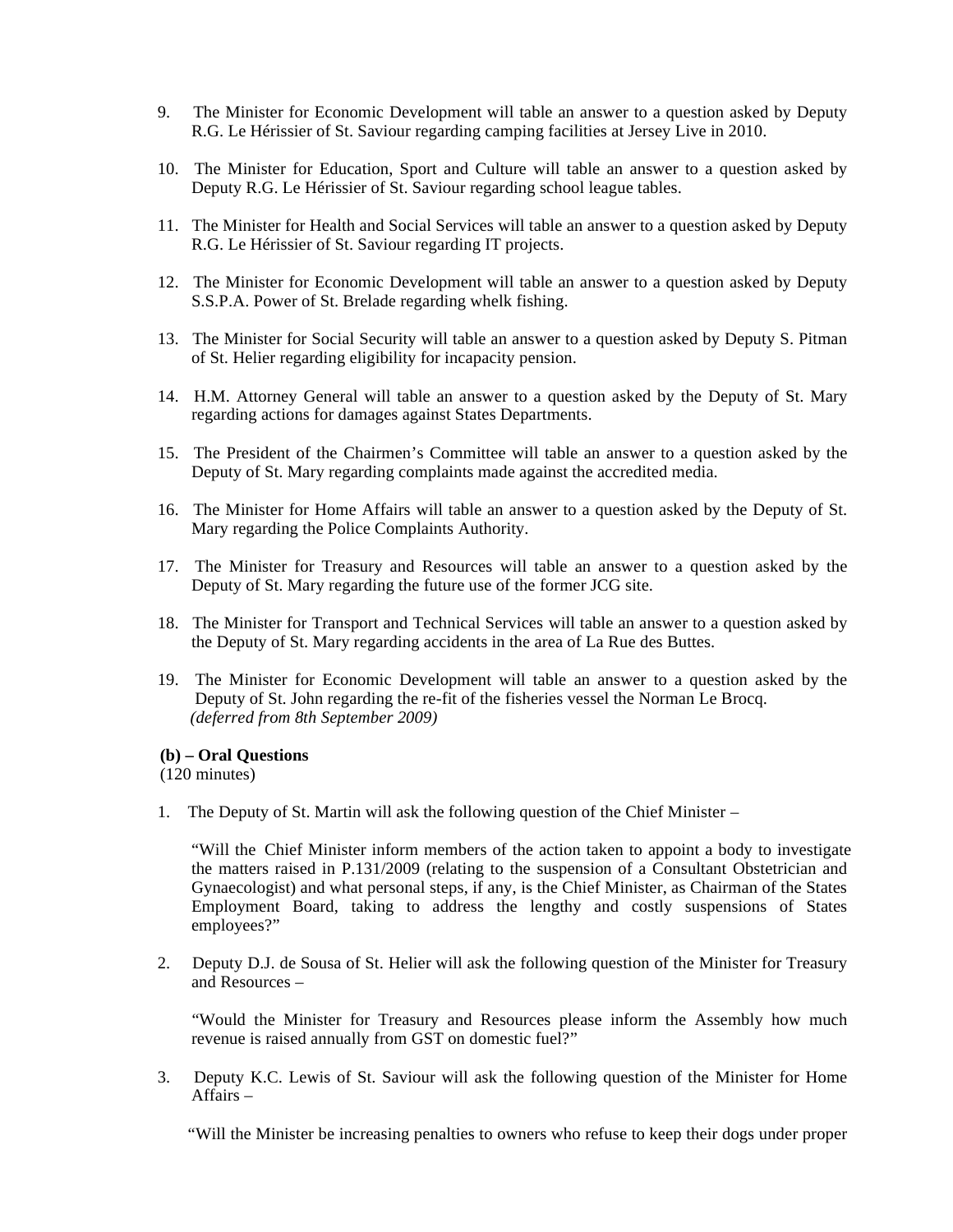control and allow vicious dog attacks on smaller breeds, and if not, why not?"

4. The Deputy of St. Mary will ask the following question of the Minister for Economic Development –

 "Given the latest consumer price figures and the 'Think Twice Buy Local' campaign, will the Minister be asking the Jersey Competition Regulatory Authority to launch a full investigation into the anti-competitive practices which may be causing this huge gap in the cost of living between Jersey and the United Kingdom?"

5. Deputy T.M. Pitman of St. Helier will ask the following question of H.M. Attorney General –

 "Given the recent successful prosecution and conviction of Mr. Claude Wateridge relating to the historic abuse investigation will H.M. Attorney General advise the Assembly whether he attempted to prevent charges being brought against Mr. Wateridge on the basis of insufficient evidence?"

6. Deputy R.G. Le Hérissier of St. Saviour will ask the following question of the Minister for Home Affairs –

 "Does the Minister agree with the comments made by the retiring Senior Investigating Officer upon his departure from Jersey in relation to the historic abuse investigation?"

7. Deputy S. Pitman of St. Helier will ask the following question of the Minister for Social Security –

 "What agreement, if any, exists between the Education, Sport and Culture and Social Security Departments in assisting recipients of Income Support, Long and Short-Term Incapacity Benefits and Invalidity Benefit to pay for school clothes, shoes, equipment and other necessary items that the school require their pupils to have?"

8. Deputy M. Tadier of St. Brelade will ask the following question of the Minister for Transport and Technical Services –

 "Given that many Islanders work late hours and others do shift work, will the Minister look into the possibility of keeping Liberation Station open later than 6:30 p.m. on weekdays and after 6 p.m. at weekends so that commuters are not made to sit outside in the bad weather whilst waiting for their bus?"

9. The Deputy of St. John will ask the following question of the Chief Minister –

"Given that following the States approval of P.50/2009, the Chief Minister advised the Assembly on 13th July 2009, that his Department was seeking to appoint a candidate to chair the Committee of Inquiry into Reg's Skips Limited and he would lodge a proposition before the end of the summer recess for debate in September, would he outline the reasons for the delay in taking this matter forward?"

10. Deputy T.M. Pitman of St. Helier will ask the following question of the Minister for Treasury and Resources –

 "Given the forthcoming new Island Plan, will the Minister explain what progress, if any, has been made towards the taxing of windfall profits which arise when land is rezoned for housing?"

11. Deputy S. Pitman of St. Helier will ask the following question of the Minister for Health and Social Services –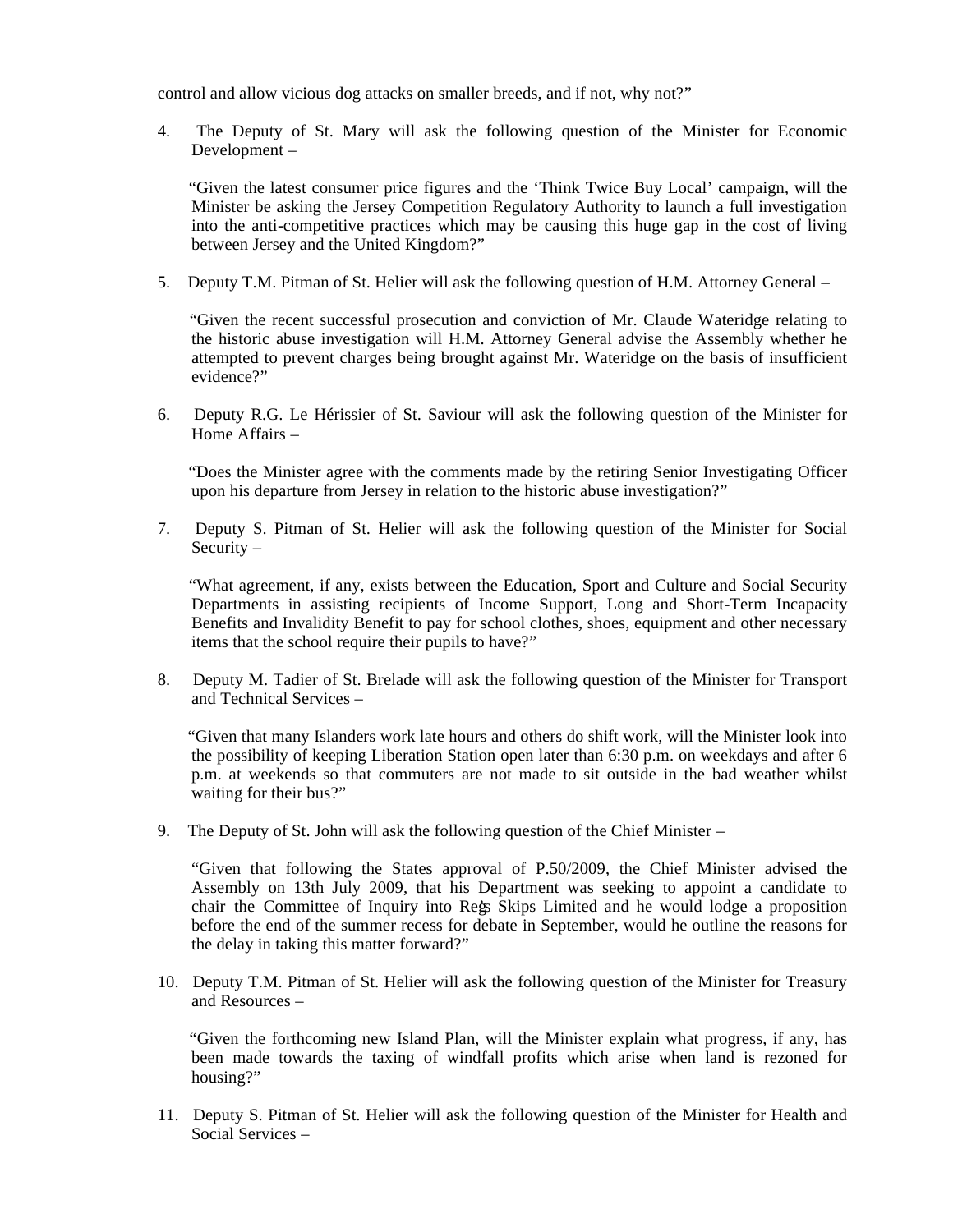"What role, if any, will the Minister take in discussions with the pay groups representing Health and Social Services staff regarding the public sector pay freeze?"

12. The Deputy of St. Mary will ask the following question of the Minister for Economic Development –

 "Can the Minister explain briefly the purpose of the Plant Varieties Law he is considering lodging and advise whether he has plans for Jersey to become a new centre for people developing new plant varieties, and if not, outline who will be using this new law, why they would use this law, and how it fits into their business model?"

13. The Deputy of St. Martin will ask the following question of the Minister for Economic Development –

 "Will the Minister inform Members of the full details of the proposed Gambling Commission's budget, including fees to the Commissioners and other proposed expenses; whether the proposed above RPI increase in licence fees is intended only to cover the Commission's regulatory role or will it finance the development of the online industry, and advise whether a figure of approximately £30,000 will meet the foreseen needs of any social responsibility levy?"

14. Deputy M.R. Higgins of St. Helier will ask the following question of the Minister for Economic Development –

 "Who is responsible within the Economic Development Department for taking forward the commitment in priority 2 of the Strategic Plan for "laying the foundations of a genuinely diverse economy" and what work, if any, has been done so far?"

15. The Deputy of St. John will ask the following question of the Minister for Treasury and Resources –

"Given that over  $\text{\pounds}40$  million is to be spent on the economic stimulus package, will the Minister give serious consideration to putting some of this funding into mains drain and water extensions in the countryside, particularly in areas where there are currently road excavations for Jersey Electricity Company works, such as Les Chennolles in St John, or Sorel?"

16. Deputy M. Tadier of St. Brelade will ask the following question of the Minister for Home Affairs –

 "Will the Minister indicate when an independent Police Complaints Authority for Jersey is likely to be fully operational?"

17. Deputy K.C. Lewis of St. Saviour will ask the following question of the Minister for Economic Development –

 "Will the Minister consider leasing the warehouse currently occupied by the Maritime Museum to Jersey Heritage on a peppercorn rent to enable the Tapestry and Maritime Museum to remain open?"

18. Deputy R.G. Le Hérissier of St. Saviour will ask the following question of the Minister for Home Affairs –

 "Would the Minister confirm whether or not the principles embodied in P.46/2009 ('Suspension of States employees and States of Jersey Police Officers: revised procedures' adopted by the States on 30th April 2009) are an integral part of suspension and discipline procedures in the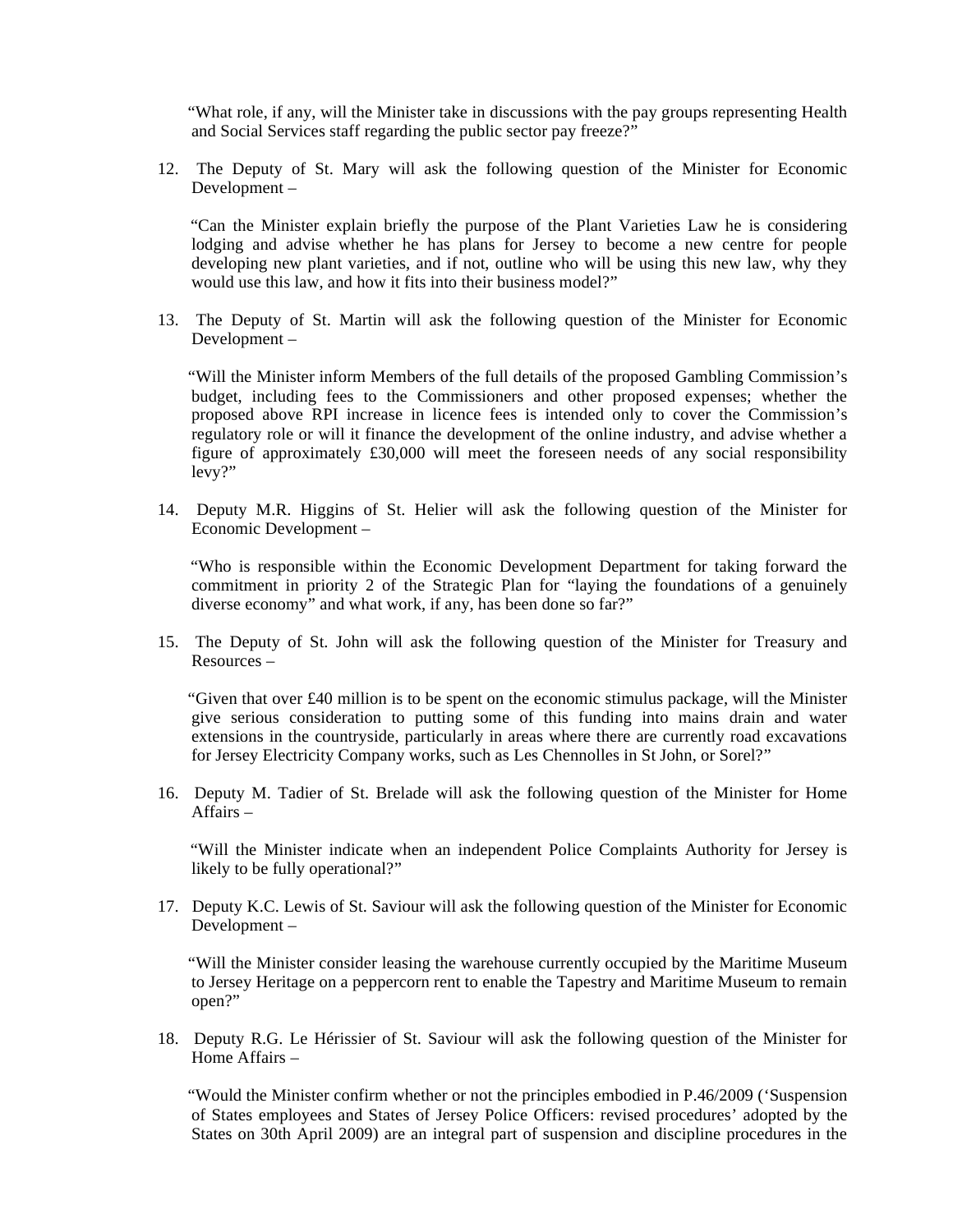States of Jersey Police?"

19. Senator B.E. Shenton will ask the following question of the Minister for Education, Sport and Culture –

"Does the Minister consider that parents have the right to know the performance of individual schools and, if so, does he believe that the current policy of not publishing performance statistics, not having regular independent inspections, and not publishing inspection reports, is appropriate?"

### **(c) – Questions to Ministers without notice (30 minutes) –**

1st question period – Minister for Home Affairs

2nd question period – Chief Minister

## **J. PERSONAL STATEMENTS**

### **K. STATEMENTS ON A MATTER OF OFFICIAL RESPONSIBILITY**

## **L. PUBLIC BUSINESS**

| Draft Annual Business Plan 2010.<br>Lodged: 21st July 2009.<br>Chief Minister.                                                                              | P.117/2009.               |
|-------------------------------------------------------------------------------------------------------------------------------------------------------------|---------------------------|
| Draft Annual Business Plan 2010 (P.117/2009): amendment.<br>Lodged: 24th August 2009.<br>Deputy G.P. Southern of St. Helier.                                | P.117/2009.<br>Amd.       |
| Draft Annual Business Plan 2010 (P.117/2009): amendment<br>(P.117/2009 Amd.) – amendment.<br>Lodged: 8th September 2009.<br>Deputy S. Pitman of St. Helier. | P.117/2009.<br>Amd.Amd.   |
| Draft Annual Business Plan 2010 (P.117/2009): second amendment.<br>Lodged: 7th September 2009.<br>Senator A. Breckon.                                       | P.117/2009.<br>Amd. $(2)$ |
| Draft Annual Business Plan 2010 (P.117/2009): third amendment.<br>Lodged: 7th September 2009.<br>Senator B.E. Shenton.                                      | P.117/2009.<br>Amd. $(3)$ |
| Draft Annual Business Plan 2010 (P.117/2009): fourth amendment.<br>Lodged: 7th September 2009.<br>Senator S.C. Ferguson.                                    | P.117/2009.<br>Amd. $(4)$ |
| Draft Annual Business Plan 2010 (P.117/2009): fifth amendment.<br>Lodged: 7th September 2009.<br>Deputy of Grouville.                                       | P.117/2009.<br>Amd. $(5)$ |
| Draft Annual Business Plan 2010 (P.117/2009): sixth amendment.<br>Lodged: 8th September 2009.                                                               | P.117/2009.<br>Amd. $(6)$ |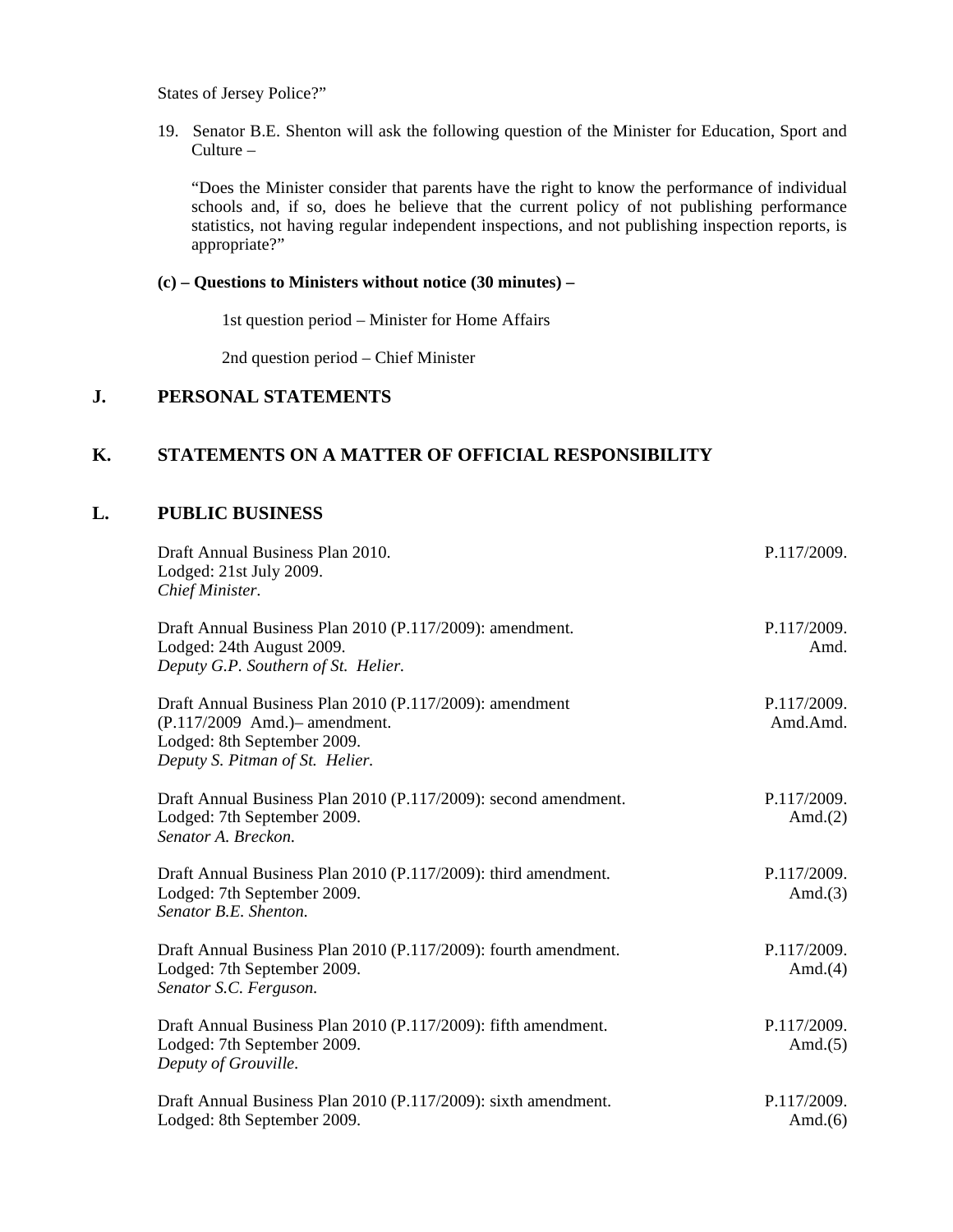| Senator A. Breckon.                                                                                                                             |                            |
|-------------------------------------------------------------------------------------------------------------------------------------------------|----------------------------|
| Draft Annual Business Plan 2010 (P.117/2009): seventh amendment.<br>Lodged: 8th September 2009.<br>Connétable of St. Helier.                    | P.117/2009.<br>Amd. $(7)$  |
| Draft Annual Business Plan 2010 (P.117/2009): ninth amendment.<br>Lodged: 8th September 2009.<br>Deputy J.B. Fox of St. Helier.                 | P.117/2009.<br>Amd. $(9)$  |
| Draft Annual Business Plan 2010 (P.117/2009): tenth amendment.<br>Lodged: 8th September 2009.<br>Deputy S. Pitman of St. Helier.                | P.117/2009.<br>Amd. $(10)$ |
| Draft Annual Business Plan 2010 (P.117/2009): eleventh amendment.<br>Lodged: 8th September 2009.<br>Deputy T.M. Pitman of St. Helier.           | P.117/2009.<br>Amd. $(11)$ |
| Draft Annual Business Plan 2010 (P.117/2009): twelfth amendment.<br>Lodged: 8th September 2009.<br>Minister for Education, Sport and Culture.   | P.117/2009.<br>Amd. $(12)$ |
| Draft Annual Business Plan 2010 (P.117/2009): thirteenth amendment.<br>Lodged: 8th September 2009.<br>Deputy M. Tadier of St. Brelade.          | P.117/2009.<br>Amd. $(13)$ |
| Draft Annual Business Plan 2010 (P.117/2009): sixteenth amendment.<br>Lodged: 8th September 2009.<br>Education and Home Affairs Scrutiny Panel. | P.117/2009.<br>Amd. $(16)$ |
| Draft Annual Business Plan 2010 (P.117/2009): seventeenth amendment.<br>Lodged: 8th September 2009.<br>Deputy of St. Mary.                      | P.117/2009.<br>Amd. $(17)$ |
| Draft Annual Business Plan 2010 (P.117/2009): eighteenth amendment.<br>Lodged: 8th September 2009.<br>Deputy M. Tadier of St. Brelade.          | P.117/2009.<br>Amd. $(18)$ |

# **M. ARRANGEMENT OF PUBLIC BUSINESS**

## **6th October 2009**

| Vote of No Confidence: States Employment Board.<br>Lodged: 8th September 2009.                                                                          | P.142/2009.        |
|---------------------------------------------------------------------------------------------------------------------------------------------------------|--------------------|
| Deputy G.P. Southern of St. Helier.                                                                                                                     |                    |
| Child abuse compensation claims: freedom of expression for survivors.<br>Lodged: 6th April 2009.<br>Senator S. Syvret.                                  | P.49/2009.         |
| Child abuse compensation claims: freedom of expression for survivors<br>$(P.49/2009)$ – comments.<br>Presented: 11th May 2009.<br>Council of Ministers. | P.49/2009.<br>Com. |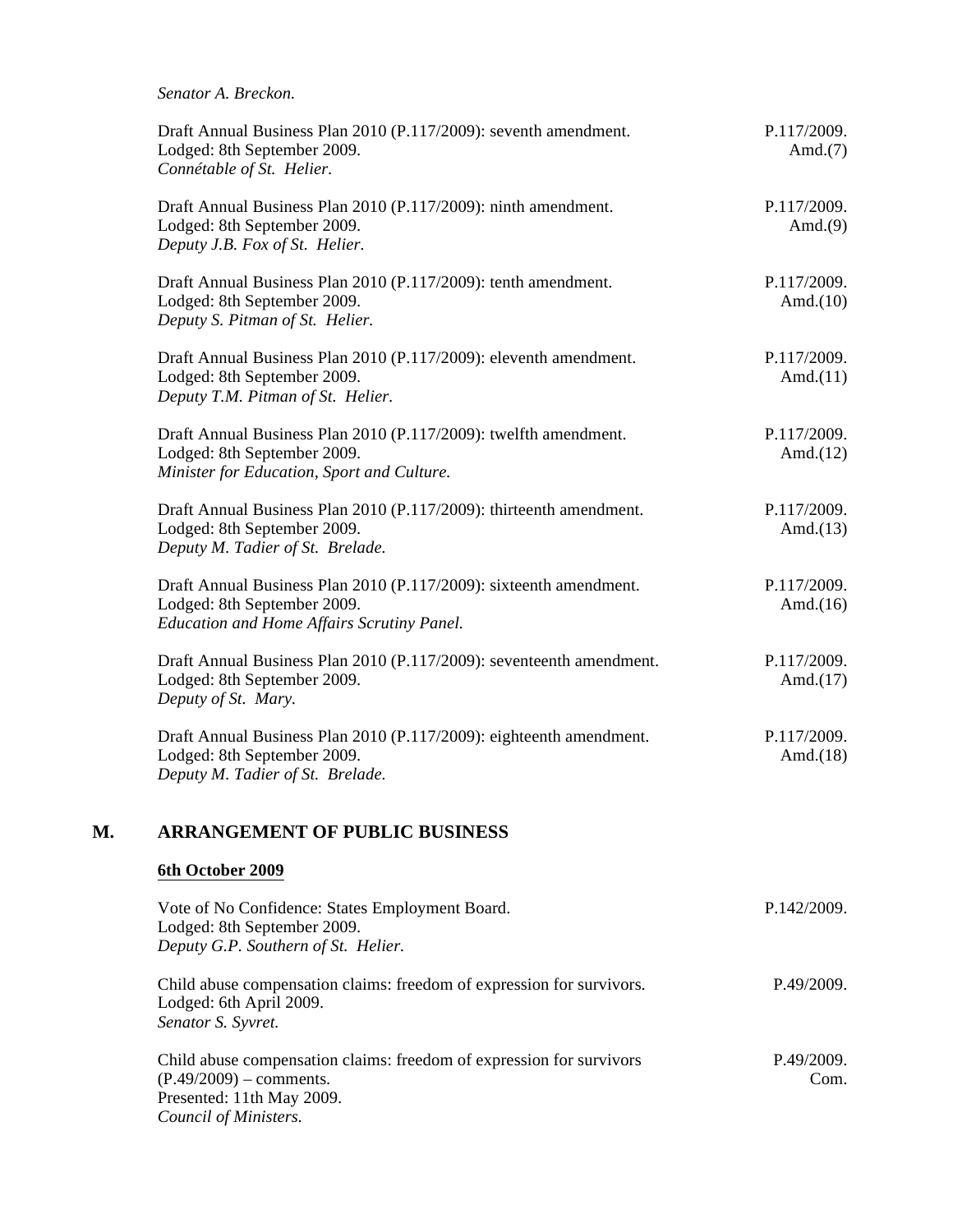| Child abuse compensation claims: freedom of expression for survivors<br>$(P.49/2009)$ – amendment.<br>Lodged: 29th April 2009.<br>Council of Ministers.                       | P.49/2009.<br>Amd. |
|-------------------------------------------------------------------------------------------------------------------------------------------------------------------------------|--------------------|
| Property and Infrastructure Regeneration: the States of Jersey Development<br>Company Limited.<br>Lodged: 2nd June 2009.<br>Council of Ministers.                             | P.79/2009.         |
| Property and Infrastructure Regeneration: the States of Jersey Development<br>Company Limited (P.79/2009) – amendment.<br>Lodged: 8th June 2009.<br>Connétable of St. Helier. | P.79/2009.<br>Amd. |
| Draft Honorary Police (Repeals) (Jersey) Law 200-.<br>Lodged: 13th July 2009.<br>Comité des Connétables.                                                                      | P.114/2009.        |
| Draft Honorary Police (Amendment) (Jersey) Regulations 200-.<br>Lodged: 13th July 2009.<br>Comité des Connétables.                                                            | P.115/2009.        |
| Wheel clamping: introduction of legislation.<br>Lodged: 28th July 2009.<br>Deputy P.V.F. Le Claire of St. Helier.                                                             | P.119/2009.        |
| Draft Marriage and Civil Status (Amendment No. 3) (Jersey) Law 200.<br>Lodged: 5th August 2009.<br>Minister for Home Affairs.                                                 | P.123/2009.        |
| Draft Public Employees (Contributory Retirement Scheme) (General)<br>(Amendment No. 10) (Jersey) Regulations 200.<br>Lodged: 11th August 2009.<br>Chief Minister.             | P.126/2009.        |
| Draft Road Traffic (No. 59) (Jersey) Regulations 200.<br>Lodged: 18th August 2009.<br>Minister for Home Affairs.                                                              | P.128/2009.        |
| Rental Deposit Scheme to protect tenants' deposits.<br>Lodged: 18th August 2009.<br>Deputy G.P. Southern of St. Helier.                                                       | P.130/2009.        |
| Draft Sex Offenders (Jersey) Law 200-.<br>Lodged: 19th August 2009.<br>Minister for Home Affairs.                                                                             | P.132/2009.        |
| Draft Amendment (No. 12) of the Standing Orders of the States of Jersey.<br>Lodged: 19th August 2009.<br>Privileges and Procedures Committee.                                 | P.133/2009.        |
| Draft Protection of Children (Cigarette Lighter Refill) (Jersey) Regulations<br>$200-.$<br>Lodged: 24th August 2009.                                                          | P.134/2009.        |
| Minister for Economic Development.                                                                                                                                            |                    |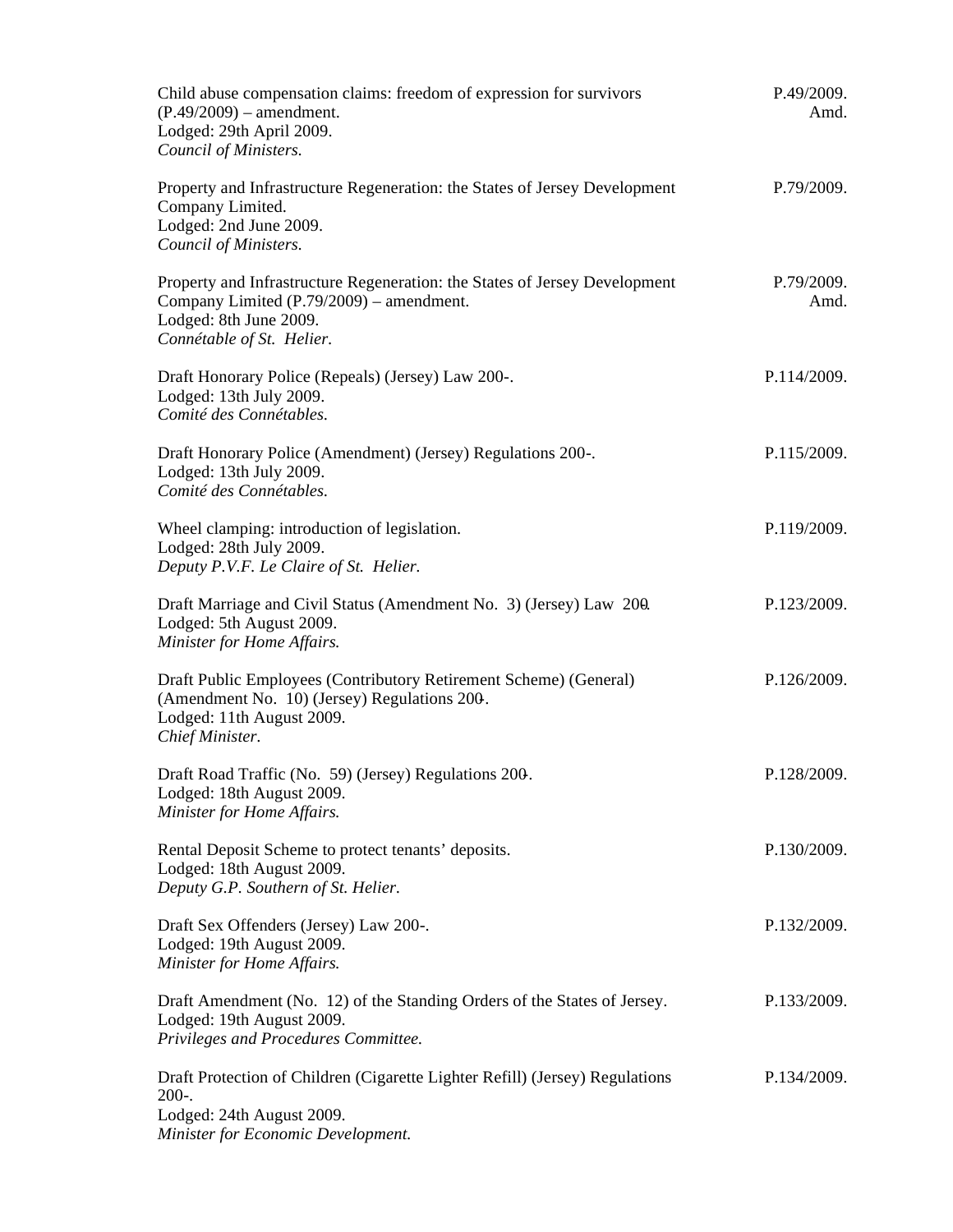| Millennium Town Park: funding from the Stabilisation Fund.<br>Lodged: 24th August 2009.<br>Deputy G.P. Southern of St. Helier.                                                                        | P.135/2009.         |
|-------------------------------------------------------------------------------------------------------------------------------------------------------------------------------------------------------|---------------------|
| Composition and election of the States: abolition of 6 Senatorial positions in<br>2011.<br>Lodged: 7th September 2009.<br>Deputy A.E. Jeune of St. Brelade.                                           | P.138/2009.         |
| Annual Business Plan 2009: variation in respect of pay freeze – rescindment.<br>Lodged: 9th September 2009.<br>Deputy S. Pitman of St. Helier.                                                        | P.143/2009.         |
| 20th October 2009                                                                                                                                                                                     |                     |
| Draft Banking Business (Depositors Compensation) (Jersey) Regulations 200-<br>second reading.<br>Lodged: 2nd June 2009.<br>Minister for Economic Development.<br>(principles approved 15th July 2009) | P.86/2009.          |
| Draft Banking (Depositors Compensation) (Jersey) Regulations 200.<br>Lodged: 2nd June 2009.<br>Minister for Economic Development.                                                                     | P.87/2009.          |
| Strategic Reserve Fund: use for Bank Depositors' Compensation Scheme.<br>Lodged: 2nd June 2009.<br>Minister for Treasury and Resources.                                                               | P.84/2009.          |
| Draft Public Finances (Depositors Compensation) (Jersey) Regulations 200-.<br>Lodged: 2nd June 2009.<br>Minister for Treasury and Resources.                                                          | P.85/2009.          |
| Draft Income Tax (Amendment No. 32) (Jersey) Law 200.<br>Lodged: 2nd June 2009.<br>Minister for Treasury and Resources.                                                                               | P.81/2009.          |
| Committee of Inquiry: confidential files held by States of Jersey Police on<br>States Members and others.<br>Lodged: 23rd June 2009.<br>Deputy M.R. Higgins of St. Helier.                            | P.104/2009.         |
| Ann Court housing site, St. Helier: temporary use.<br>Lodged: 30th June 2009.<br>Connétable of St. Helier.                                                                                            | P.108/2009.         |
| Ann Court housing site, St. Helier: temporary use (P.108/2009)– comments.<br>Presented: 8th July 2009.<br>Minister for Housing.                                                                       | P.108/2009.<br>Com. |
| Draft Shops (Regulation of Opening and Deliveries) (Jersey) Law 200.<br>Lodged: 1st July 2009.<br>Minister for Economic Development.                                                                  | P.111/2009.         |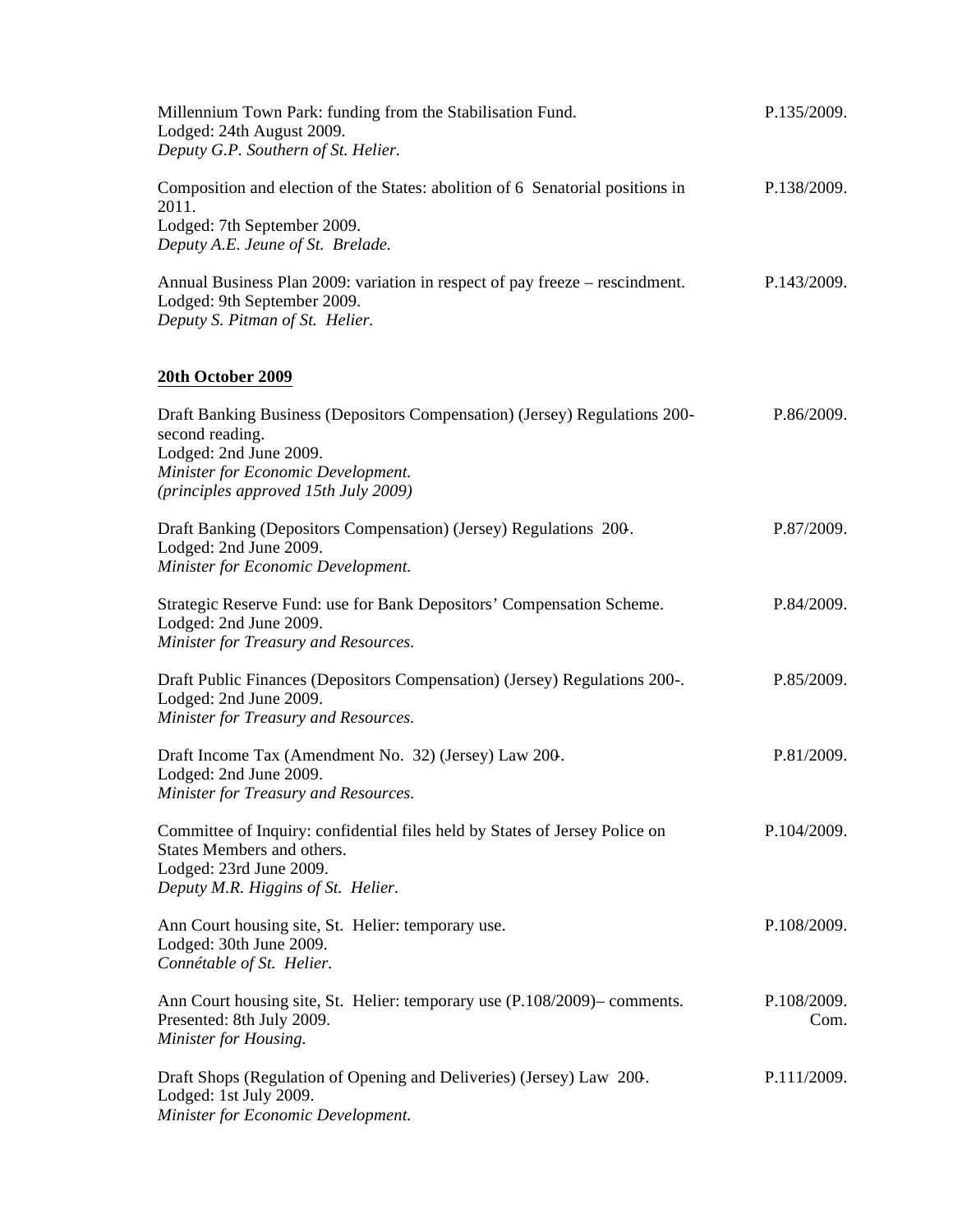| Code of Practice for Scrutiny Panels and the Public Accounts Committee:<br>amendments.<br>Lodged: 6th July 2009.<br>Chairmen's Committee.                                       | P.112/2009. |
|---------------------------------------------------------------------------------------------------------------------------------------------------------------------------------|-------------|
| Civil Partnerships.<br>Lodged: 4th September 2009.<br>Chief Minister.                                                                                                           | P.136/2009. |
| Draft Companies (Amendment No. 4) (Jersey) Regulations 200.<br>Lodged: 4th September 2009.<br>Minister for Economic Development.                                                | P.137/2009. |
| Draft Gambling Commission (Jersey) Law 200-.<br>Lodged: 8th September 2009.<br>Minister for Economic Development.                                                               | P.139/2009. |
| Draft Gambling (Gaming and Lotteries) (Amendment No. 15) (Jersey)<br>Regulations 200-.<br>Lodged: 8th September 2009.<br>Minister for Economic Development.                     | P.140/2009. |
| Draft Gambling (2010 Fees) (Jersey) Regulations 200-.<br>Lodged: 8th September 2009.<br>Minister for Economic Development.                                                      | P.141/2009. |
| 3rd November 2009                                                                                                                                                               |             |
| Pension Schemes: dealing with the past service liability.<br>Lodged: 1st July 2009.<br>Senator B.E. Shenton.                                                                    | P.110/2009. |
| Plémont Holiday Village: acquisition by the Public.<br>Lodged: 9th September 2009.<br>Connétable of St. Ouen.                                                                   | P.144/2009. |
| Committee of Inquiry into the management of the Health and Social Services<br>Department.<br>Lodged: 9th September 2009.<br>Health, Social Security and Housing Scrutiny Panel. | P.145/2009. |
| Referendum: position of the Connétables in the States.<br>Lodged: 10th September 2009.<br>Deputy M. Tadier of St. Brelade.                                                      | P.146/2009. |
| Draft Data Protection (Amendment No. 2) (Jersey) Law 200.<br>Lodged: 16th September 2009.<br>Minister for Treasury and Resources.                                               | P.147/2009. |
| Young Offenders: naming by the media.<br>Lodged: 17th September 2009.<br>Deputy T.M. Pitman of St. Helier.                                                                      | P.148/2009. |

# **M.N. DE LA HAYE**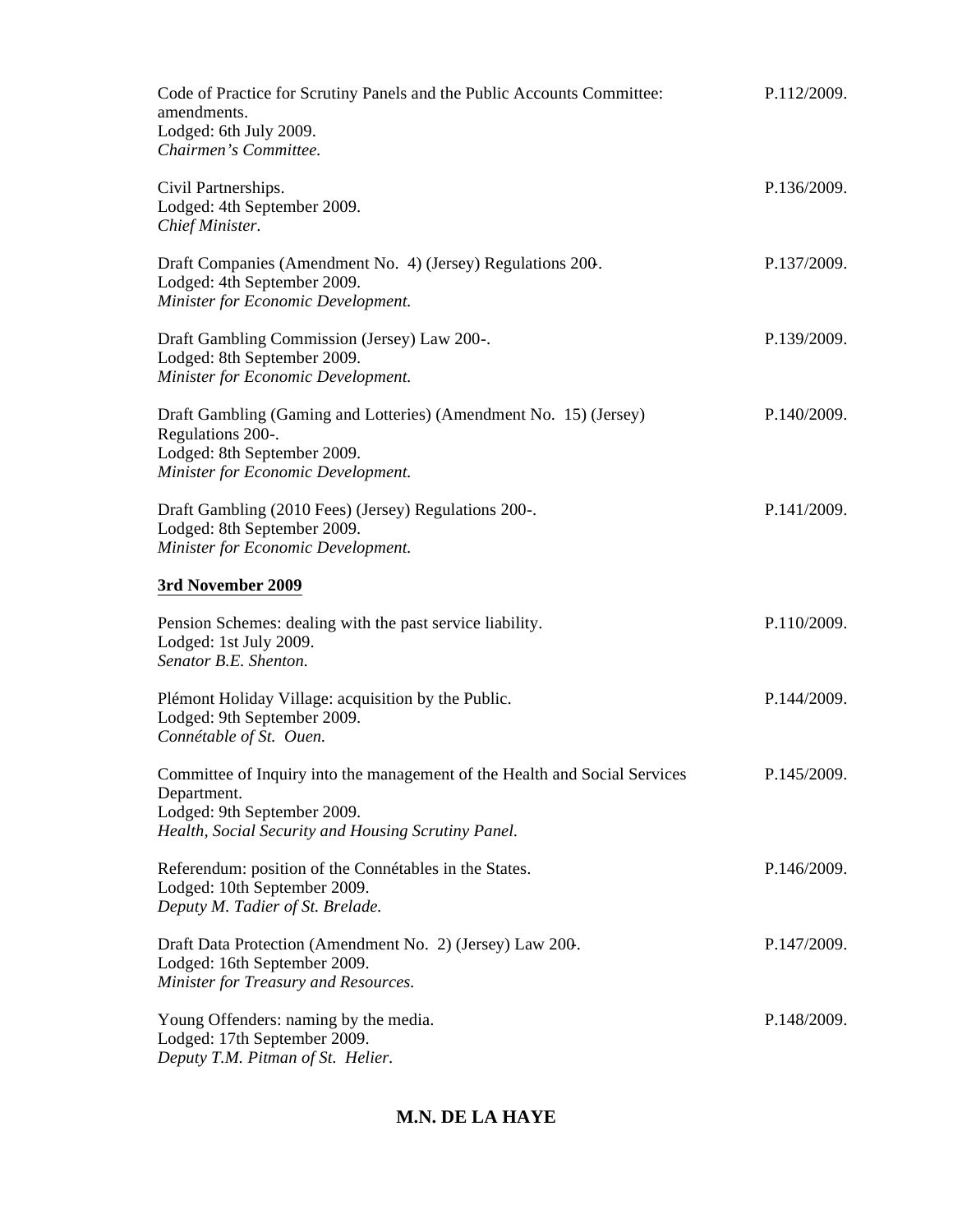## **Greffier of the States**

16th September 2009

**Note –**

**In accordance with the meeting dates fixed for 2009 by the Privileges and Procedures Committee, this meeting will continue, if necessary, on Tuesday 22nd, Wednesday 23rd, Thursday 24th and Friday 25th September 2009.**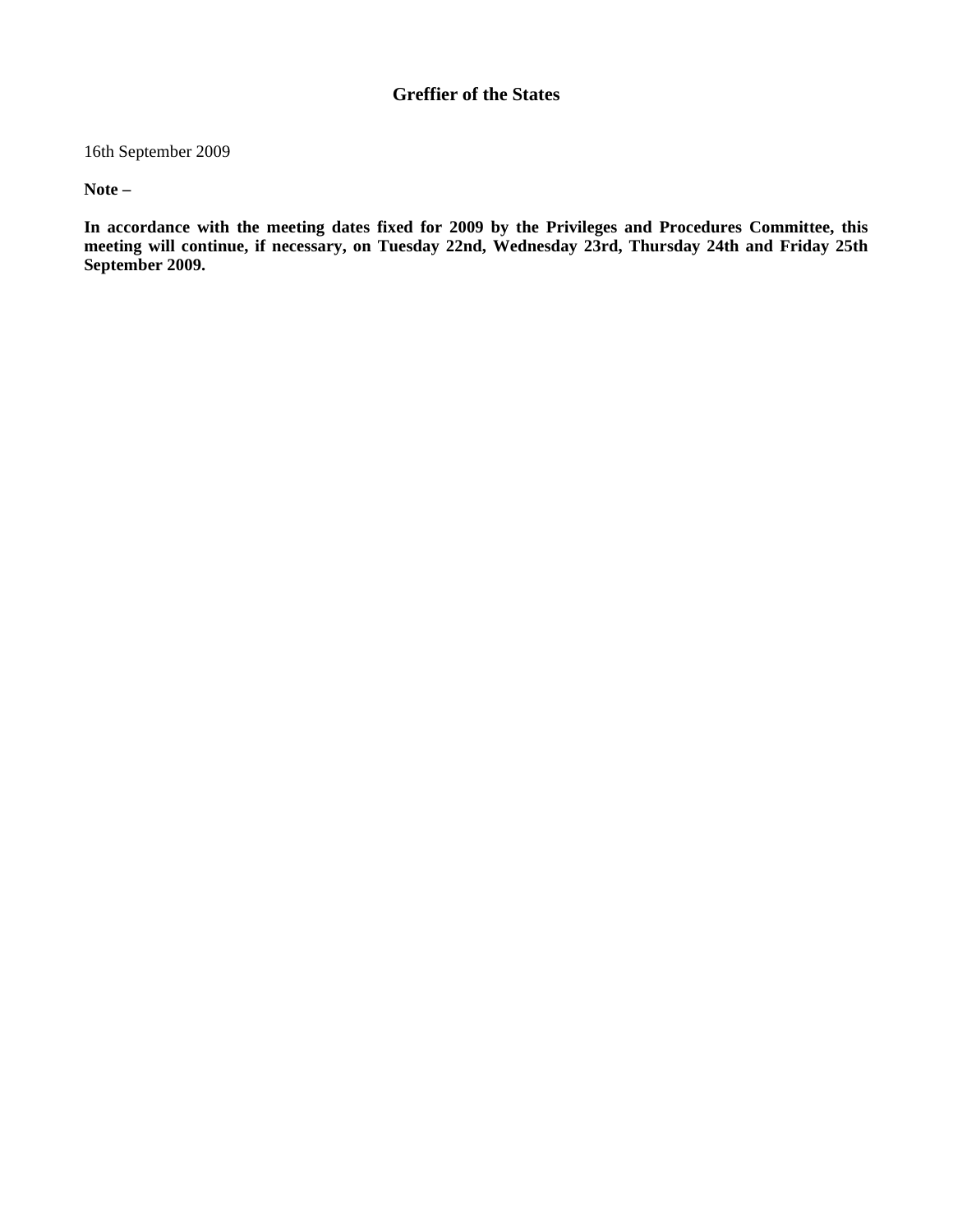### **Explanatory Note regarding subordinate legislation tabled at this meeting.**

(See Item B)

#### **R&O.90/2009.**

This Order amends Schedule 1 to the Road Traffic (Speed Limits) (Jersey) Order 2003, which specifies roads subject to a 30 m.p.h. speed limit.It extends the limit on La Grande Route de St. Laurent from La Rue du Vard to a point 35 yards north of La Rue Millbraie, and up La Rue des Corvées to Mont de la Chesnaie.It also removes the limit on La Route de la Trinité outside Trinity Primary School.

The Order was made on 8th September 2009 and came into force on 15th September 2009.

#### **R&O.91/2009.**

This Order amends the Schedule to the Road Traffic (Prohibition of Waiting) (Clearways) (Jersey) Order 1963 to correct and update the designation of clearways near the airport, so as to cover the full lengths of both L'Avenue de la Reine Elizabeth II and L'Avenue de la Commune.

The Order was made on 8th September 2009 and came into force on 15th September 2009.

#### **R&O.92/2009.**

This Order replaces the list of members of the Government of Burma/Myanmar and associated persons and entities whose funds and economic resources are frozen and the list of enterprises owned or controlled by the Government, its members or associated persons which must not be given financial support.

The Order was made on 10th September 2009 and came into force on 17th September 2009.

#### **R&O.93/2009.**

This Order replaces, with amendments, the Employment (Awards) (Jersey) Order 2005 to take account of amendments to the Employment (Jersey) Law 2003 ("Law") that give the Employment Tribunal additional powers in respect of compensation awards.

*Article 1* is an interpretation provision.

*Article 2* sets out how weekly pay shall be calculated for the purposes of the Order.

*Article 3* and the Schedule specify the scale of compensation that the Tribunal may award in respect of unfair dismissal cases. If a complaint for unfair dismissal is well-founded the Tribunal must make a compensation award under Article 77(2) of the Law if it does not make a direction for continued employment. Under Article 77E(3)(a) of the Law, the Tribunal must make an award of compensation if a complainant is not reinstated or re-engaged following a direction by the Tribunal for continued employment.

*Article 4* sets out the maximum award that the Tribunal can make in any proceedings.

*Article 5* revokes the Employment (Awards) (Jersey) Order 2005.

*Article 6* is a citation provision and provides that the Order will come into force on 1st October 2009.

The Order was made on 14th September 2009 and comes into force on 1st October 2009.

#### **R&O.94/2009.**

This Order prescribes the annual charge to be paid by a licensee under a water resources licence.

The Order was made on 14th September 2009 and comes into force on 21st September 2009.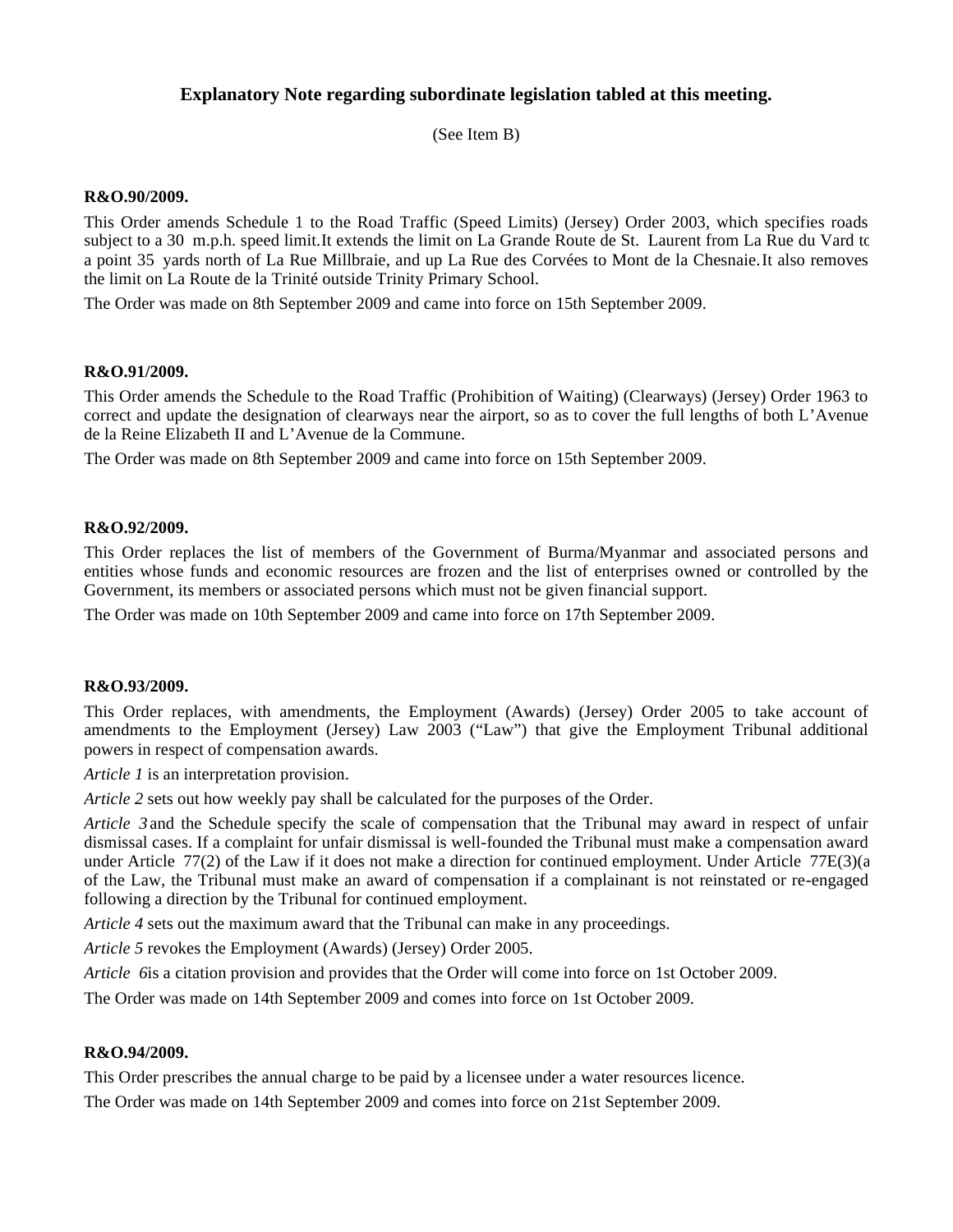#### **R&O.95/2009.**

These bye-laws amend the Building Bye-laws (Jersey) 2007 to introduce higher standards of energy efficiency for new constructions as well as for certain existing buildings that undergo changes that may impinge on their thermal efficiency. These bye-laws also update certain other provisions.

New and revised definitions are inserted in existing bye-law 1 of the Building Byelaws (Jersey) 2007, and the concept of material change of use is expanded in existing bye-law 2. New bye-law 2A explains the concept of  $\epsilon$ thermal element of a building in detail.

In a case where building work is only necessary for the purposes of meeting certain energy efficiency requirements, and does not constitute a material alteration, there is generally no need for that work to meet all the requirements of Schedule 2 (see new paragraph  $(4)$  of existing byelaw 5).

New bye-law 5A requires thermal elements to meet new energy performance standards (set out in Part 11 of Schedule 2) when the thermal elements are renovated or replaced. New byelaw 5B requires a building (or part of a building) whose energy status is changed to comply with the new energy performance standards in Part 11 of Schedule 2.

Existing bye-law 10 is amended to require a building permit to be applied for in the case of the renovation or replacement of thermal elements or changes to a building's energy status.

Existing bye-law 13 is amended to require that when notice of the start of building work is given to the Minister in relation to covering foundation concrete, the positions of planned walls are set out on that concrete.

A new Part 3A (bye-laws 17A to 17H) is inserted setting out new energy performance requirements for new buildings and buildings that undergo certain work. Energy audits are required to be carried out on certain new structures and notices about energy performance to be given.

A new bye-law 17I is inserted to provide that changes to the Building Bye-laws (Jersey) 2007 do not apply to anything done on the basis of building permission that was granted before the changes took effect.

Existing Schedule 1 is amended to require that if a conservatory is to be generally exempt from the operation of the Building Bye-laws (Jersey) 2007, it must now also meet certain basic thermal performance requirements.

A new Part 11 ("Conservation of Fuel and Power") replaces the existing Part 11 of Schedule 2 to the Building Bye-laws (Jersey) 2007.

The Bye-laws were made on 15th September 2009 and come into force on 1st January 2010.

### **R&O.96/2009.**

This Order prescribes the manner in which the Minister's proposals in respect of a new or revised Island Plan are to be publicized, and in which representations may be provided by members of the public and then heard in public (*Article 2*). *Articles 3* and *4* make general provision as to publicity and representations.

Under the Order the Minister publishes a draft Plan (*Article 5*), invites and considers written representations from the public (*Articles 5, 6* and *8*), appoints an inspector (*Article 7*), submits a report to the inspector with the Minister's views on the representations, and publishes the report (*Article 8*). The inspector (whose general functions are set out in *Article 9*) consults on and publishes a timetable for an examination in public (*Articles 10* and *11*), invites further written representations from the public (*Articles 11* and *12*), and holds hearings which may be on particular topics or on the Plan in general (*Articles 14* to *17*), supported by any ancillary sessions (*Article 13*). The inspector produces a report on the examination in public (*Article 18*). After considering the report (and after any re-opening of the examination under *Article 19*), the Minister revises the Plan for presentation to the States and publishes it along with the report and a justification of any departures from the report or from the original draft Plan (*Article 20*).

The Order was made on 15th September 2009 and comes into force on 22nd September 2009.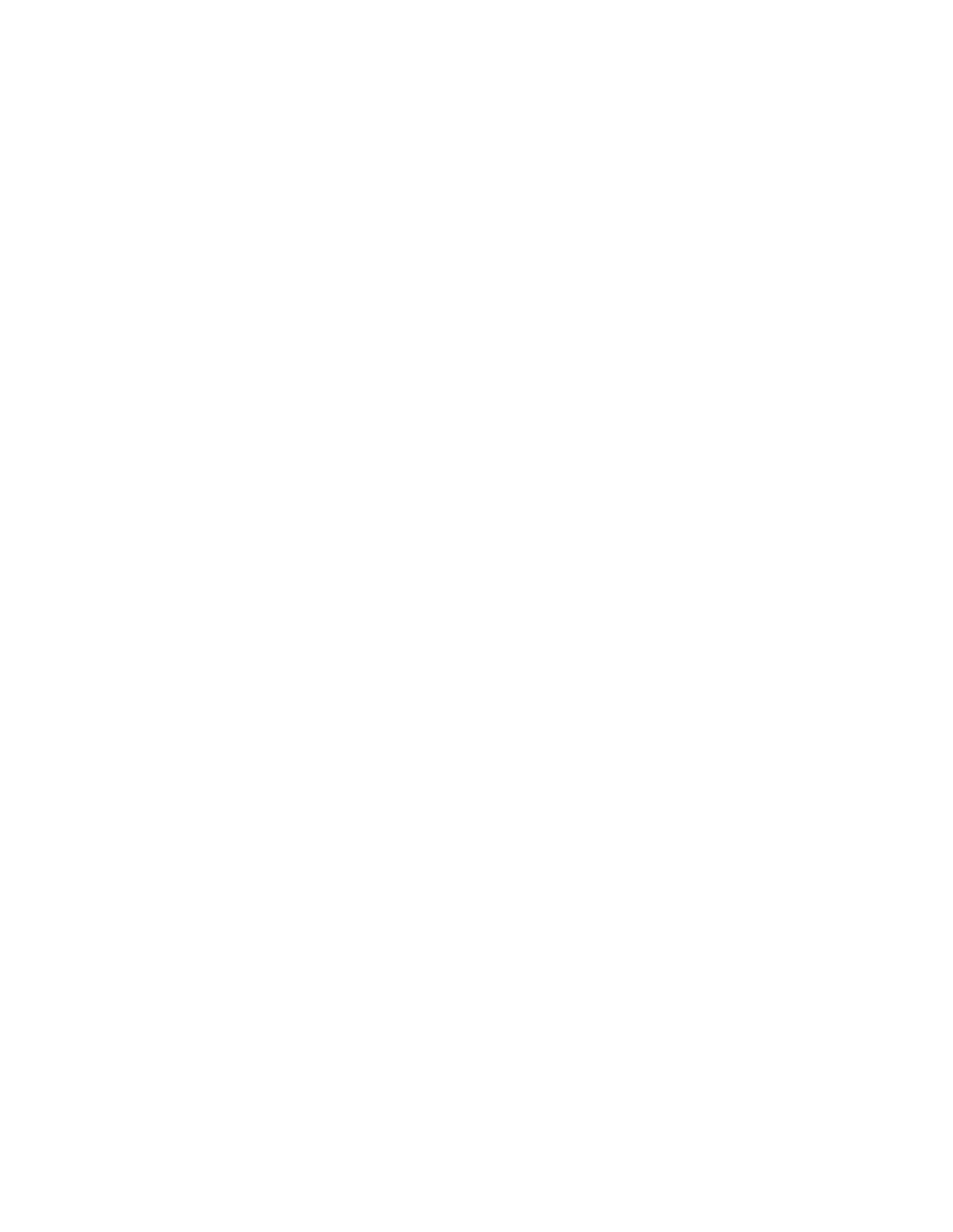### **WRITTEN QUESTIONS**

### (See Item  $I(a)$ )

1. The Chief Minister will table an answer to the following question asked by Senator B.E. Shenton –

 "Would the Chief Minister give details of all standby payment arrangements that are in place for public employees setting out in each case the job title of the employee concerned and a brief description of his or her main duties, the employee's grade, details of the standby payment arrangements and the reasons for them and the amount of the standby payment?"

2. The Minister for Treasury and Resources will table an answer to the following question asked by the Deputy of St. John –

 "Following my request on 6th July 2009, would the Minister advise the Assembly of the amount spent over the last 3 years to supply all States departments with bottled water (still/carbonated) and drinking fountains?

 Would the Minister consider implementing a sanction on those Departments where tap water is available, but bottled water is still used and, if so, would he outline what form such sanctions will take?"

3. The Minister for Education, Sport and Culture will table an answer to the following question asked by the Deputy of St. John –

 "Further to his response to my question of 10th March 2009, would the Minister advise what action, if any, he has taken to review the floodlighting of Victoria College and indicate what savings, if any, could be made to the school's annual electricity bill, should this practice be curtailed, for use by Victoria College towards the cost of other school resources?"

4. The Minister for Education, Sport and Culture will table an answer to the following question asked by the Deputy of St. John –

 "Given the recent examination results from Island schools, could members be told how the Cognitive Abilities Test (CAT) examination results in Years 5, 7 and 9 compare with the equivalent schools across the British Isles?

 On any league table of performing schools, can members be told whether Jersey schools performances were better or worse than average?

Did any schools, junior or senior, fall in the bottom three ranking league tables, and, if so, which schools?"

5. The Minister for Home Affairs will table an answer to the following question asked by Deputy T.M. Pitman of St. Helier –

 "Would the Minister explain to the Assembly why there appears to be such significant discrepancies between the facts of the historic abuse case outlined by the former Deputy Chief Officer of the States of Jersey Police and recent statements made to the media by his retiring successor and would the Minister clarify whether or not it is correct that the contentious 'skull fragment' has somehow been lost by the authorities?"

6. The Minister for Planning and Environment will table an answer to the following question asked by Deputy A.K.F. Green of St. Helier –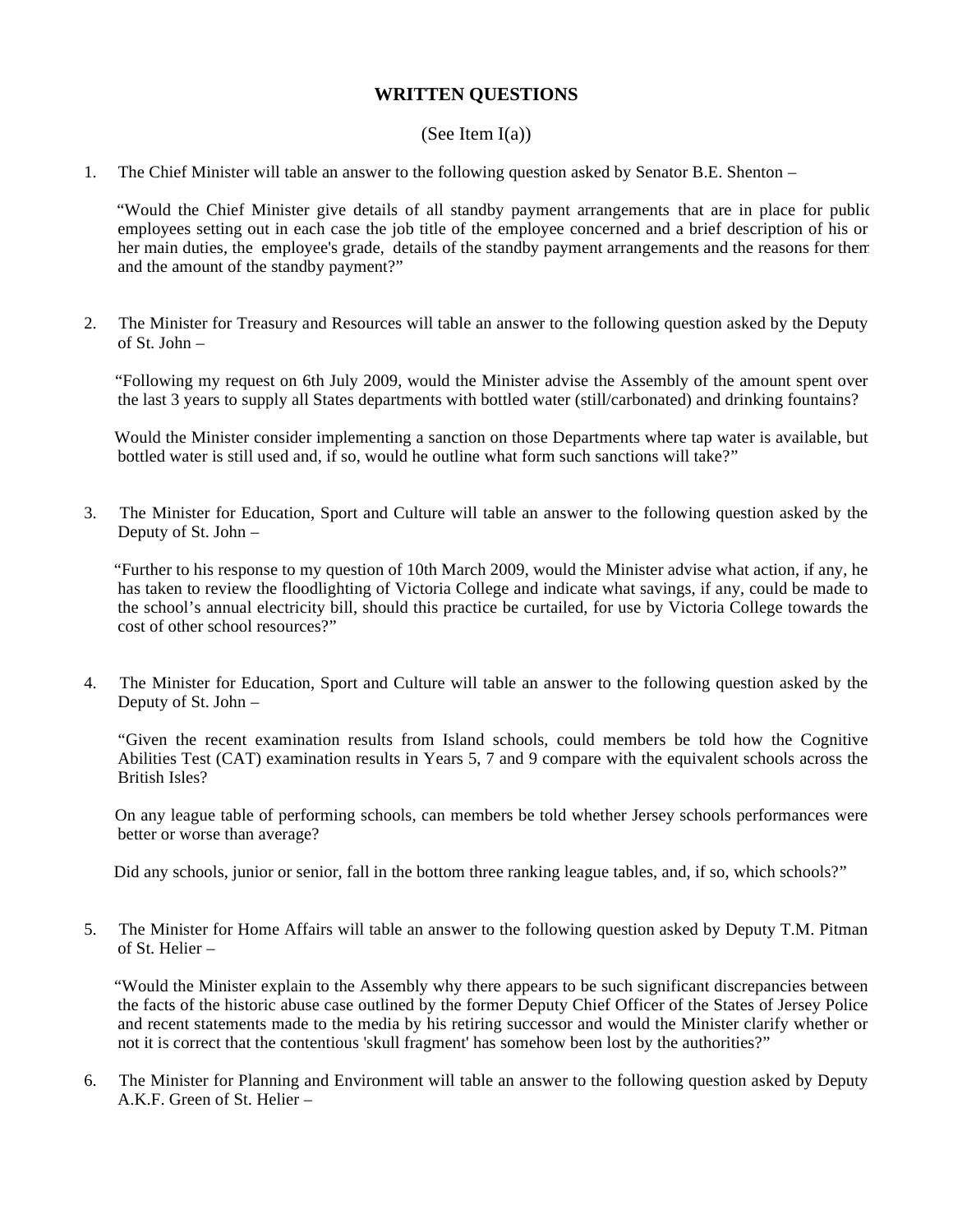"Could the Minister confirm :

(a) whether Dandara removed all containments contaminants from the Castle Quays site before starting work;

(b) that he is satisfied that Dandara ensured that there was no contact between contaminants in the side walls and floor of the excavation pit and the seawater as it flooded in and out of the site

- (c) the precise chemical makeup of the contaminants
- (d) where and how this contaminated material was disposed of

Will the Minister also –

(i) confirm what monitoring of water quality, if any, has taken place in the adjacent marina, St. Aubin's Bay and on/in the development site?

(ii) advise who has carried out this monitoring and what independent verification has taken place?

(iii) provide the full data as supplied from the States laboratory or from any other source to

Harbours and the Department for Planning and Environment?"

7. The Minister for Transport and Technical Services will table an answer to the following question asked by Deputy A.K.F. Green of St. Helier –

 "Following a site visit by the Minister and officers, would he outline what measures, if any, will be taken to prevent a fifth instance of flooding at the propriety known as La Maison de L'Etacq, St Ouen from water which is discharged from a Transport and Technical Services' culvert on La Route de L'Etacq and also indicate time scales for any proposed work?"

8. The Minister for Economic Development will table an answer to the following question asked by Deputy R.G. Le Hérissier of St. Saviour –

 "What is the total annual itemised cost of regulation by the Jersey Competition Regulatory Authority borne by Jersey Post?"

9. The Minister for Economic Development will table an answer to the following question asked by Deputy R.G. Le Hérissier of St. Saviour –

 "Will the Minister be working with the relevant authorities to ensure that camping facilities can be made available at Jersey Live next year?"

10. The Minister for Education, Sport and Culture will table an answer to the following question asked by Deputy R.G. Le Hérissier of St. Saviour –

 "Given the Minister's response to a written question on 8th September 2009, regarding 'League Tables', would he outline how parents can obtain objective information on the performance of States Schools?"

11. The Minister for Health and Social Services will table an answer to the following question asked by Deputy R.G. Le Hérissier of St. Saviour –

 "How does the Minister ensure that monies allocated to IT projects in her Department achieve Value for Money?"

12. The Minister for Economic Development will table an answer to the following question asked by Deputy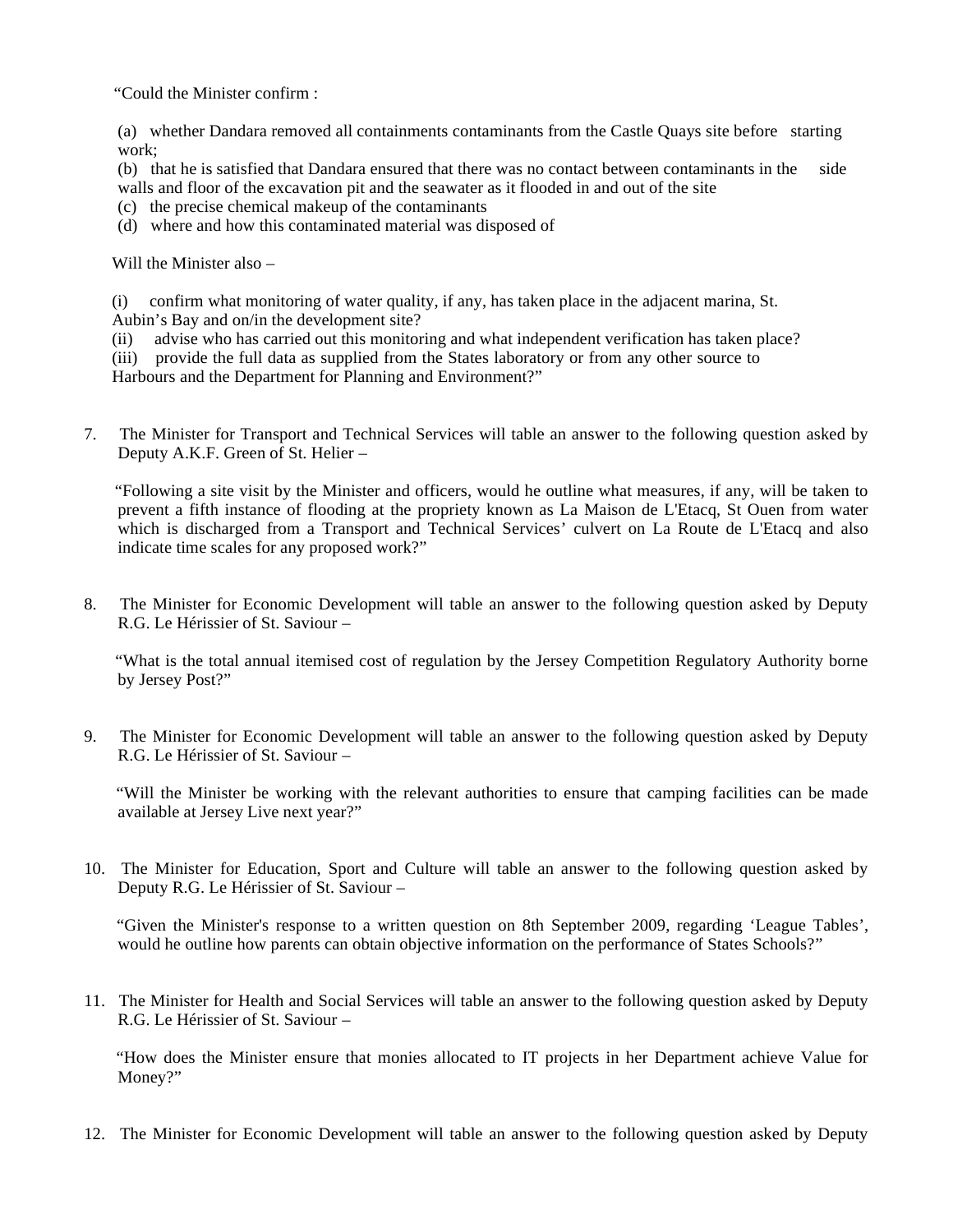S.S.P.A. Power of St. Brelade –

 "Can the Minister inform members whether, after the last joint management meeting between the French and Jersey Committee on fish stocks and particularly whelk stocks, the French started legal proceedings against Jersey to stop the Island from introducing a higher minimum landing size for whelk fishing in Jersey waters?"

13. The Minister for Social Security will table an answer to the following question asked by Deputy S. Pitman of St. Helier –

 "Would the Minister inform members why recipients of Invalidity Benefit are not eligible for incapacity pension?"

14. H.M. Attorney General will table an answer to the following question asked by the Deputy of St. Mary –

 "Given the potential risk to the States of successful actions for damages, or people seeking injunctions on departments to stop them behaving in certain ways, and given the States' duty of care to the public, can H.M. Attorney General advise members what remedies, if any, are available to members of the public who think that a Minister or a department has damaged their individual interest, the interests of their group, or the interests of islanders as a whole, and how these various remedies may be set in motion?

 Can H.M. Attorney General provide members with examples of where these various remedies have been adopted and the outcomes, and advise where such examples and explanations may be found?"

15. The President of the Chairmen's Committee will table an answer to the following question asked by the Deputy of St. Mary –

 "To aid members in their consideration of P.112/2009, would the President advise whether the Committee has been notified of any complaints made against the 'official media' in the last 10 years and, if so, what was the outcome of such complaints?

 Can the Chairman further explain what are the underlying principles behind a proposal seeking to exclude citizen media and hand a monopoly to 'official professional media' and how this squares with the need for the Assembly to engage with the public as fully as possible?"

16. The Minister for Home Affairs will table an answer to the following question asked by the Deputy of St. Mary –

 "Could the Minister provide the Assembly with details of the last 2 advertisements for recruitment of members of the Jersey Police Complaints Authority, the job description and personal qualities required, the scoring or other evaluation basis, the C.V.'s of existing members, and the details of procedures used to appoint?"

17. The Minister for Treasury and Resources will table an answer to the following question asked by the Deputy of St. Mary –

 "Would the Minister advise how the conclusion contained within paragraph 8.2.7 of the Annual Business Plan regarding the former Jersey College for Girls building's unsuitability for use as States offices was reached and outline who carried out this assessment, the timeline for any meetings, provide minutes of any meetings or reports prepared to substantiate this proposal?"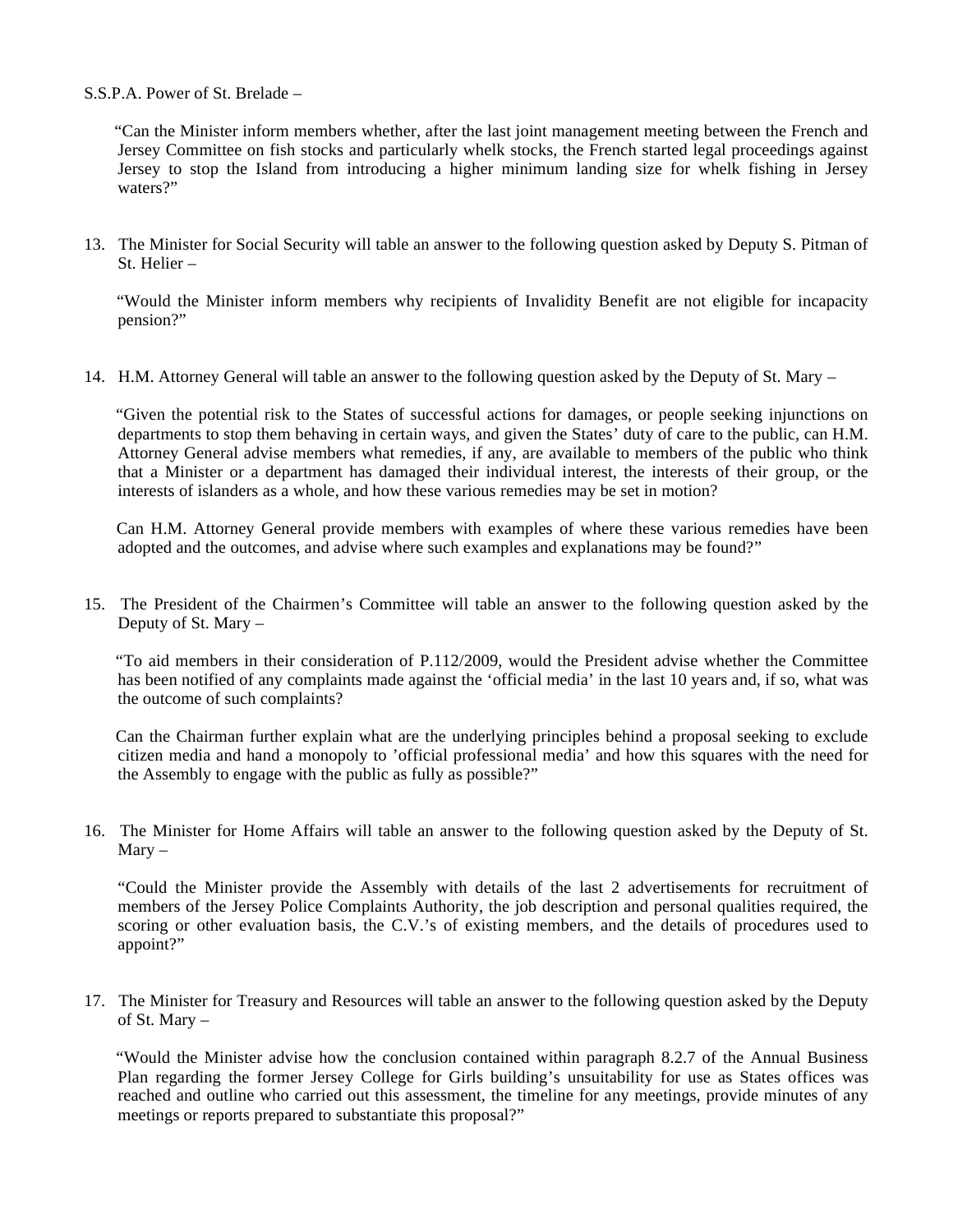18. The Minister for Transport and Technical Services will table an answer to the following question asked by the Deputy of St. Mary –

"Can the Minister advise the Assembly of –

- (a) the number and seriousness of accidents on B53 (La Rue des Buttes) from the junction at St. Mary's Church to the junction of B53 with B39 (La Rue de la Frontière) in each of the last 10 years, including accidents at the two junctions;
- (b) the number and seriousness of road accidents in the Island as a whole in each of the last 10 years?"

*The following question was deferred from 8th September 2009 –*

19. The Minister for Economic Development will table an answer to the following question asked by the Deputy of St. John –

 "Could members be advised of the exact works carried out in the re-fit of the fisheries vessel the Norman Le Brocq, detailing the costs of each section of works; when the vessel was taken out of service; when it went back into service; whether the work was undertaken by a Jersey shipyard, and if not, explain why this work could not be carried out in the Island given the local expertise available